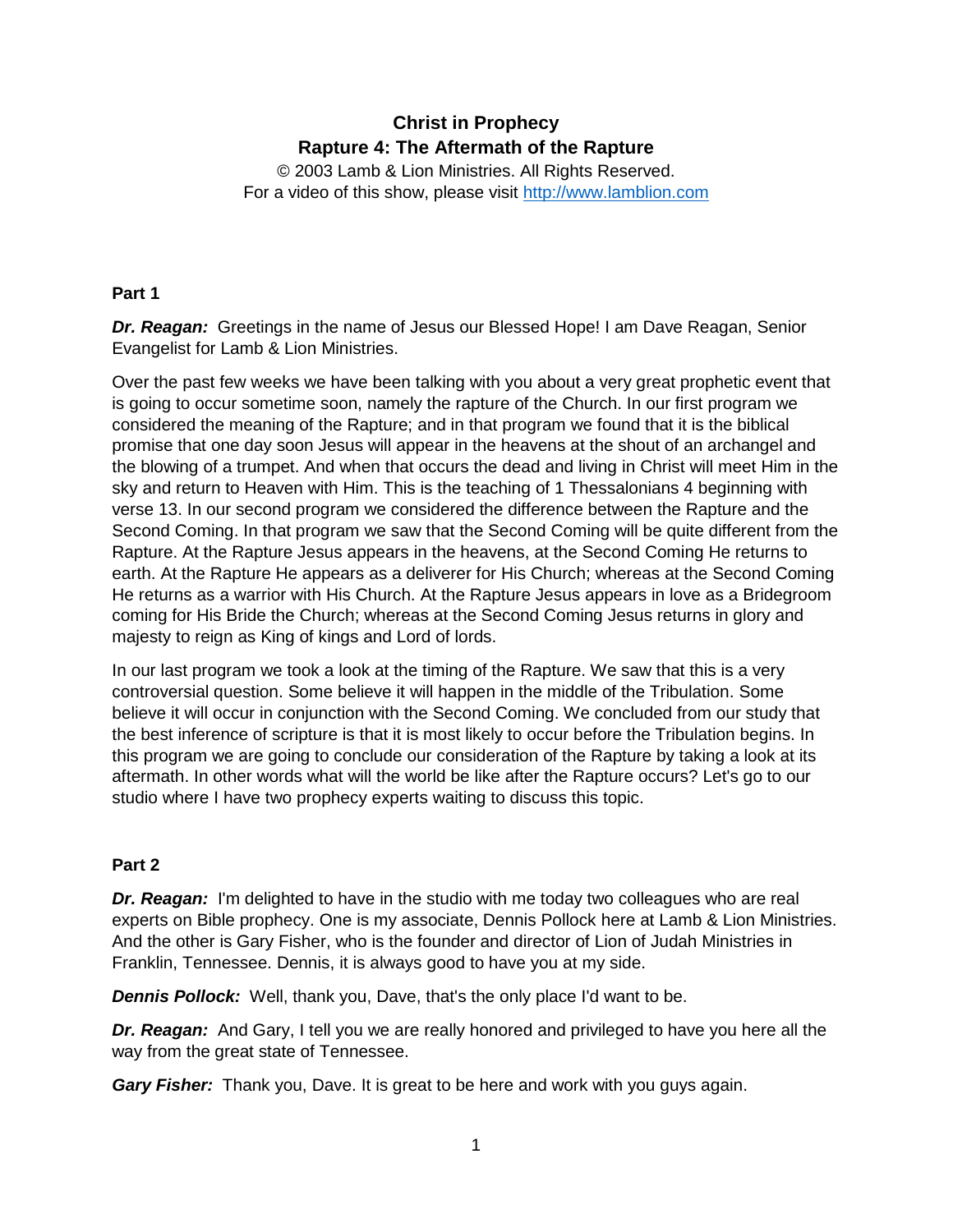*Dr. Reagan:* You know I did some research one time, Gary, and discovered that Texas was populated by people from Tennessee. Just about everybody originally settled in this state came from Tennessee. And all of them were running from the law. Now, I hope that is not your situation as you come today.

*Gary Fisher:* Not the case with me. Although I did run from the Lord for 20 years. I'm not running from the law.

*Dr. Reagan:* Well, good. I'm glad to hear that. Well, gentleman our topic is the aftermath of the Rapture. And I'd like to get into this topic by asking you a question. And the question is: Who's going to go in the Rapture? Will it be everyone who's on a church roll? Everybody who is a church member? Will it be some sort of super saints who maybe know something that other people don't know, or have some gift that other people don't have? Or will it just be say all sincere people who really are sincere about seeking the Lord? Who is going in the Rapture?

**Dennis Pollock:** Dave that's a good question. You know a lot of people don't realize that there is not a big long, long passage that gives all the definitive answers in any one place. There's a couple good strong passages about the Rapture. But you find terms like, we who are alive and remain, in the classic 1 Thessalonians 4 passage that says, "We who are alive and remain are going to be caught up." Well, who is the "we" Paul was talking about? Obviously he was talking about Christians; those Christians that were alive and were still around at the point of the Rapture are going to be the ones who are going to go. Jesus said I'm going to prepare a place for you. And He said, "I am going to come again." Well a place for who? A place for you; that is the disciples. So, traditional Christian theology has always said it is going to be those that have been born again; those who belong to Jesus Christ.

*Dr. Reagan:* Well, that raises another question though and that is that if you were to go out in America today and ask people on the street: Are you a Christian? Eighty-five percent or more of American's would say, "Yes." Is 85% of Americans going out in the Rapture?

**Dennis Pollock:** Yeah, well, actually in Texas it would be more like 95%. I know I go out and pass out tracks and it's hard to find someone to admit they're not a Christian. But, yeah, you're right a lot of people think they're Christian, but the Bible indicates clearly you have to have a born-again experience. So, it is going to be those who have truly experienced Jesus Christ. Not just on a church roll, or necessarily making a profession but their life doesn't show it, but it is going to be those who truly know Jesus Christ.

*Dr. Reagan:* Do you have anything to add to that Gary?

**Gary Fisher:** Well, I think one of the key scriptures to understanding this is the classic there that he started on in 1 Thessalonians verse 4:16, "For the Lord himself shall descend from heaven with a shout, with the voice of the archangel, and with the trump of God: and the dead in Christ." Those in Christ will go in the Rapture.

*Dr. Reagan:* And those are people who have been born again, both living and dead.

# *Gary Fisher:* Yes.

*Dr. Reagan:* And I want to emphasize that because I have actually had people look me in the eye and say, "Well, I'm a Christian but I'm not one of those born again Christians." Now, how do they convict themselves when they say that? Because what did Jesus say?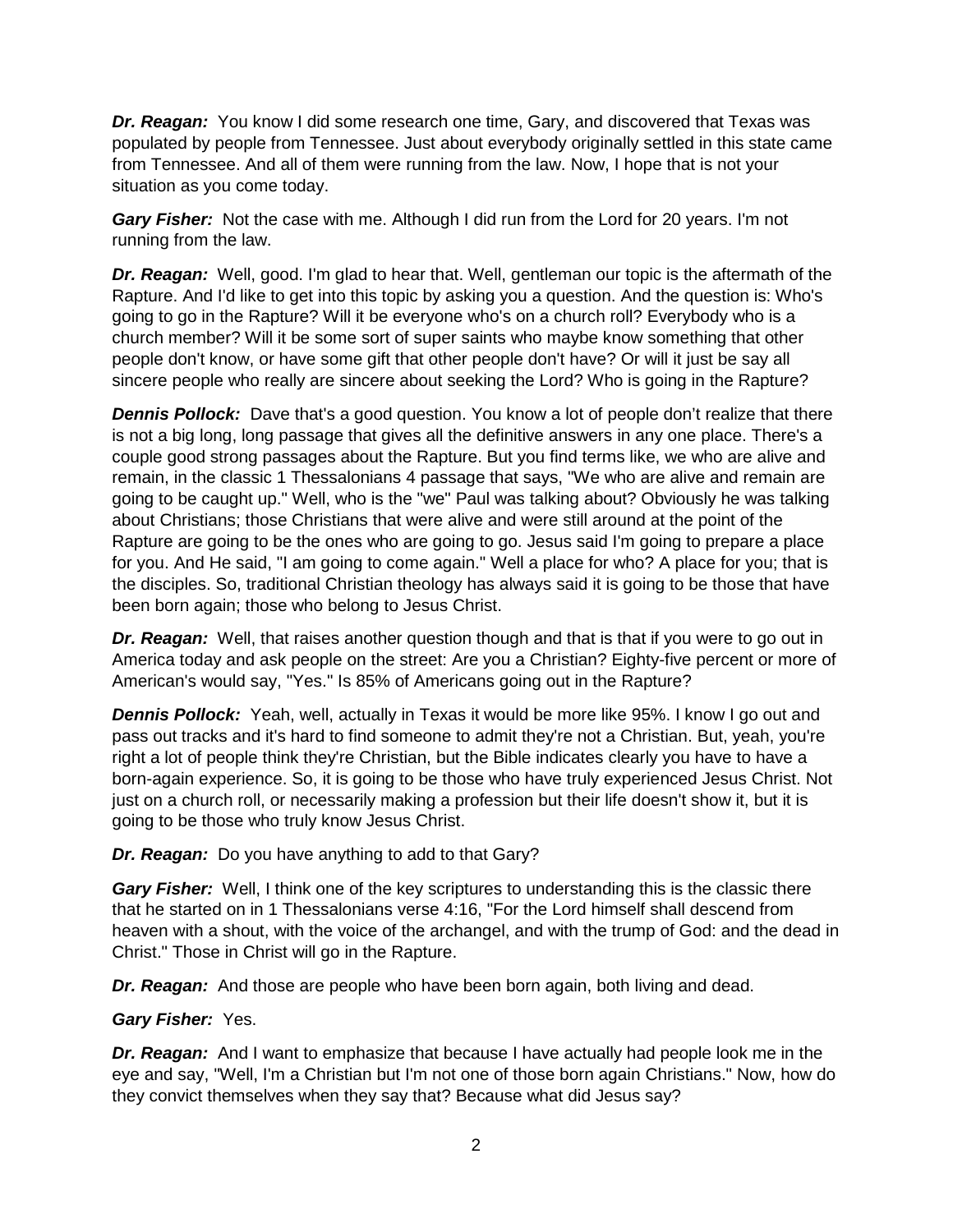#### *Dennis Pollock:* Yeah.

*Gary Fisher:* You must be born again.

*Dennis Pollock:* You know I ran into a guy exactly in that situation. In fact I asked him, "Are you born again?" He said, "Well, my church doesn't believe in being born again." Then I confronted him with the scripture where Jesus said, "You must be born again." Well, he couldn't back off from that all together so he said, "Well, let's put it this way, we don't believe the way you believe." Well, I just met the guy. I was out trying to tell people about Jesus. But I guess he figured anybody that is going to go around telling people you've got to born again can't believe the way he does. I don't know.

*Dr. Reagan:* So, the point here is that the people who are going out in the Rapture are going to be those people who have truly been born again who have a personal relationship with Jesus Christ as Lord and Savior. Not just sincere people. Not just people who have been born into a Christian family. Not just people who have their name on a church roll. In fact I think there is going to be a lot of people in churches the day after the Rapture, or a few days after the Rapture. Now this leads to another question: What about Old Testament Saints? How about those who died in a faith relationship with God before the cross of Jesus Christ? Will those people be going out in the Rapture?

*Gary Fisher:* No, Daniel 12:1, Daniel indicates that his people would go clear through the end of the seven year Tribulation, and they would be resurrected at the end of that time. So, the Rapture refers to only the Saints in the Church.

*Dr. Reagan:* Yes, it is a promise to the Bride of Christ. He is the Bridegroom, the Church is His Bride. And this comes I might say as a great shock to a lot of people. Even to people who know the Bible well they just never really thought about that. That Old Testament Saints are not part of the Bride of Christ. And I think you're right it clearly indicates in Daniel 12 that the Old Testament Saints will be resurrected at the end of the Tribulation, along with Tribulation Martyrs, who will also will be resurrected at that particular time, correct?

# *Gary Fisher:* Yes. Amen.

*Dr. Reagan:* Now, if a person is watching and is not sure whether or not he or she will be taken out in the Rapture. Let's say the Rapture occurred today because the Rapture could occur any time. Now, let's assume that somebody is watching right now who is not really certain whether they would be taken out or not. What would you say to that person?

**Dennis Pollock:** Well, what they need to do Dave, is they need to experience Jesus Christ. It's kind of like the people that you say, "Well, are you sure you would go to Heaven if you died?" There are many people that say "I'm a Christian. I go to church." But if you really pin them down, they'd say, "Well, I'm not certain I'd go to Heaven." And they are the same way with the Rapture. And basically it amounts to one thing, and that is putting your entire faith upon the person and the work of Jesus Christ. Not, depending on a Church. Not depending on good works, but upon Jesus Christ Himself. Having done that then it amounts to taking God at His word.

# *Dr. Reagan:* Yes.

*Dennis Pollock:* Some people the problem is they are ready to commit themselves to Christ but they're thinking, well if I do would He really accept me? Would I really be ok? What if the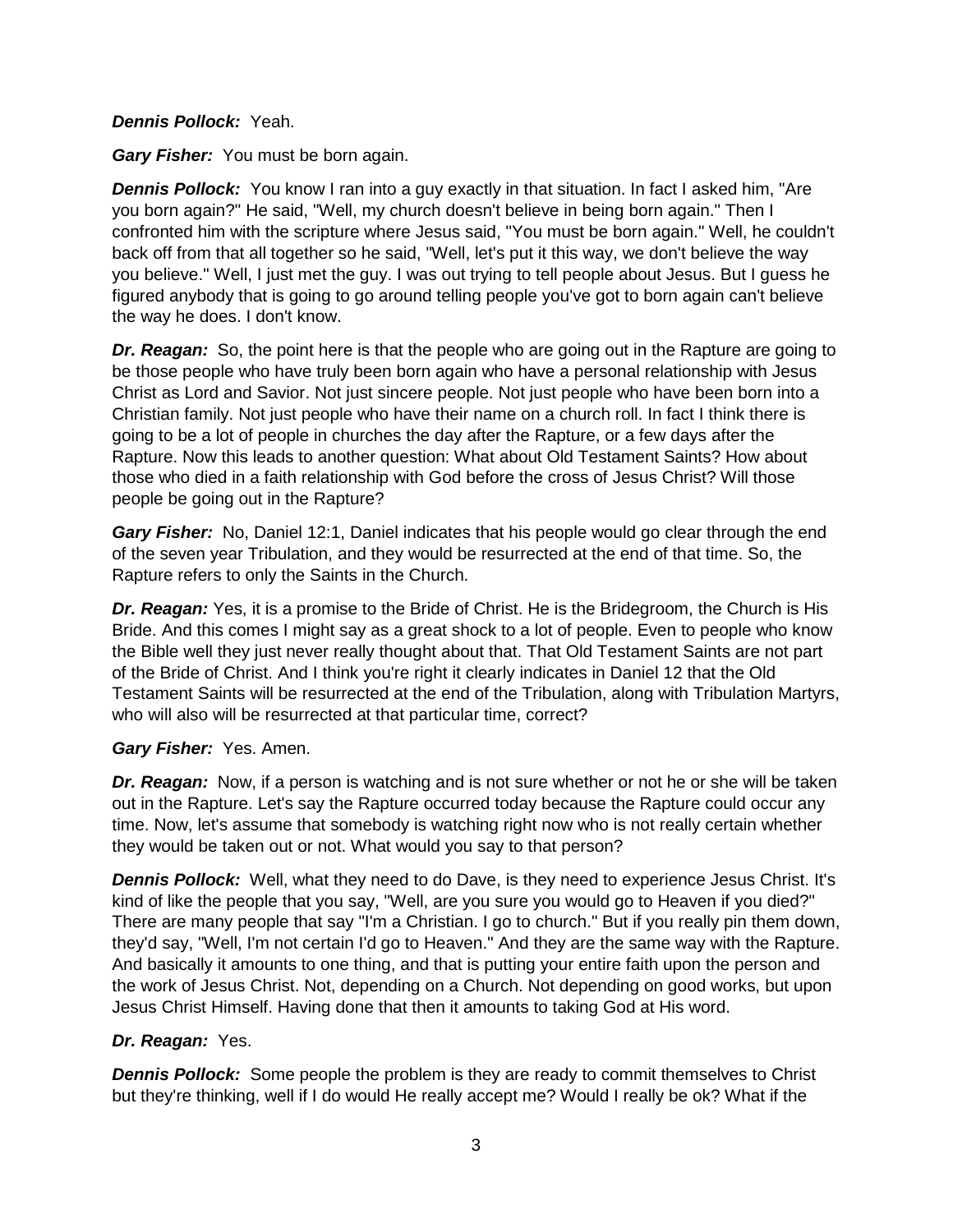Rapture came on a bad day and I wasn't doing so well? And that gets down to the issue of justification. The fact that when you truly put the weight of your faith on Jesus Christ you will be justified even if you just had a bit of an argument with your wife over how lousy she cooked dinner, you're still going to go in the Rapture if you truly belong to Jesus Christ.

**Dr. Reagan:** You know, you are describing me because I went to church for 30 years in a very legalistic church. And the last thing in the world I wanted to see even though I went to church every time the door was open was to see Jesus Christ come. Because I figured He was up there watching me behind the cloud, and he was going to wait until I committed the worst sin of my life and come at that moment, because I believed I had to earn my salvation. I had to work my way to heaven. And I did not know anything about the grace of God. I will never forget when I discovered Romans 8:1 which says, "There is therefore now no condemnation for those who are in Christ Jesus." And boy I started jumping the pews, and hanging from the chandeliers because I realized I'm saved by grace and not by my works.

*Dennis Pollock:* Yeah, the sad thing is a lot of preachers add to this whole issue by using it as a club to try to get people to hold the line, which it should be a motivation. But when you get to the point where you say you are going to lose your salvation if you do the least little thing wrong and He comes at that point you are missing really the point of justification by faith.

*Dr. Reagan:* Right. Right. Well gentlemen let me ask you this: What is likely to be the impact of the Rapture upon the world, and upon the United States in particular?

*Gary Fisher:* Chaos.

#### *Dr. Reagan:* Chaos.

*Gary Fisher:* The United States of America is a country that boasts of probably more bornagain Christians than any nation in the world. And at the Rapture those people are removed from the earth. If that would occur today more than likely it would pull the President and maybe the Vice President and others in dignitary positions. And maybe half of the population of the United States. It would render the United States impotent in the world scene.

*Dennis Pollock:* The word that comes to my mind is dysfunctional. We would have a dysfunctional nation. Of course we wouldn't we'll be gone, but there would be a dysfunctional nation. Another thought a lot of people don't realize is you're going to have entire households that are gone. You are going to have empty houses. You are going to have businesses, small businesses at least that may have no one there. There is going to be an incredible amount of looting going on. Crime. You know people will take advantage of those situations. People very insecure. It will absolutely be the worst day for those left behind that our nation has ever seen.

*Dr. Reagan:* Chaos. Dysfunctional. Break down of society, particularly in a country like the United States because as you said Gary we probably have more born again Christians in America right now than all of Western Europe and England put together. And the United States would just be absolutely devastated by it. In fact that maybe one of the reasons that we are not mentioned in end time Bible prophecy.

**Gary Fisher:** Another thing about this issue is that 2 Thessalonians chapter 2 says there is a Great Restrainer in the world today.

*Dr. Reagan:* Yes.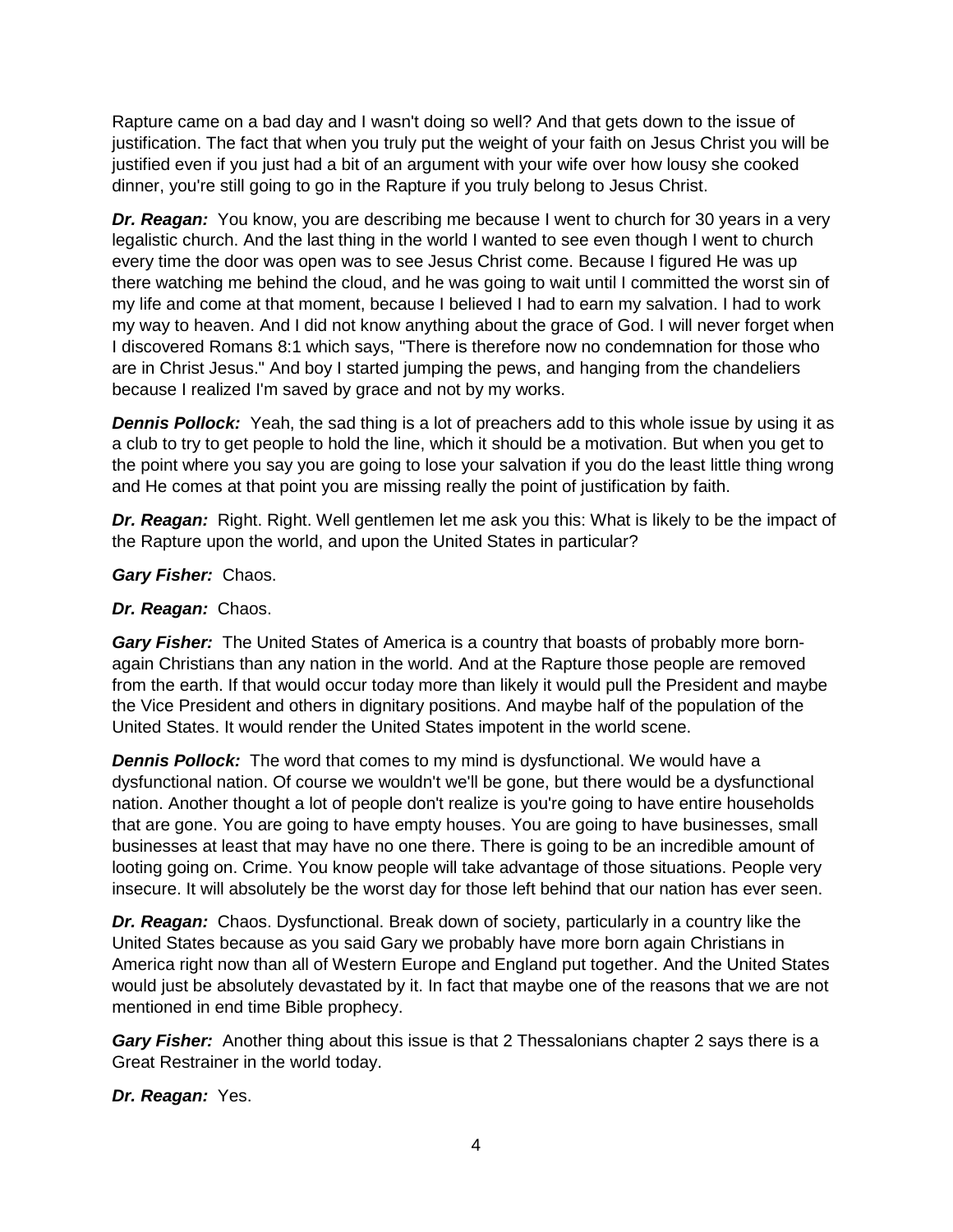*Gary Fisher:* And many Bible prophecy teachers believe that that Restrainer is working inside the Church. If the Church is removed, restraining evil on the world. The next thing the scripture says is the Antichrist will be revealed. So there is chaos. And then if that's not enough here comes this Antichrist guy who is going to terrorize the world. So, terror and chaos are going to be on the earth.

*Dr. Reagan:* Well, I can just see him stepping into that situation and saying, "Hey, I've got the answers to all the problems. There is no reason for this lawlessness, this chaos, whatever. I've got the answer." And in fact a lot of people are going to have answers, not only the Antichrist but others. There is going to be a lot of explanations of the Rapture. Now, stop and think about that for a moment. People just disappear out of cars, out of airplanes. You are sitting and talking to somebody they disappear. What kind of explanations could people give for that other than the biblical one that they've been taking out by the Lord?

*Gary Fisher:* I have labored over this issue as a Bible prophecy student. I am working very hard to try to come up with a reason that the world will believe. But there will be many explanations I'm sure.

*Dr. Reagan:* And remember the Bible says the end times will be a time of deception so there will be explanations, and people will be deceived into accepting those explanations instead of what really happened.

# *Gary Fisher:* Exactly.

**Dennis Pollock:** You know Paul talks about those that suppress the truth in unrighteousness; to suppress or to hold down the truth. The obvious explanation is the Bible was true after all. God took His people exactly as He said He would.

*Dr. Reagan:* But that is too obvious. Too simple.

**Dennis Pollock:** And there is going to be a lot of people that do not want to believe that. They do not want to believe they've been left behind. The fanatics were right after all; you know the fundamentalists and so forth.

*Dr. Reagan:* Well, I tell you what I can just imagine three days after the Rapture as people are kind of getting over the initial shock and beginning to try to put two and two together. I can just imagine an interview on the streets of Dallas, with you know just the man of the street going something like this:

*National Radio Correspondent*: Excuse me, ma'am I'm a national radio correspondent seeking the opinions of people regarding the great disappearance. Would you mind me telling me your idea of what happened?

*Woman:* Oh, I don't know. I just don't know. It is all just so bewildering. But I'm just praising God that none of my family is missing. But some of my neighbors are. I tell you my husband has an opinion on everything, why don't you ask him?

*National Radio Correspondent*: Ok, so what do you think, sir?

*First Man:* Well, I think it is a result of some government experiment that went haywire. Do you remember back in the 40's and 50's when the Feds injected people with radioactive solutions? Some people went crazy, and some even died. I think it's something like that.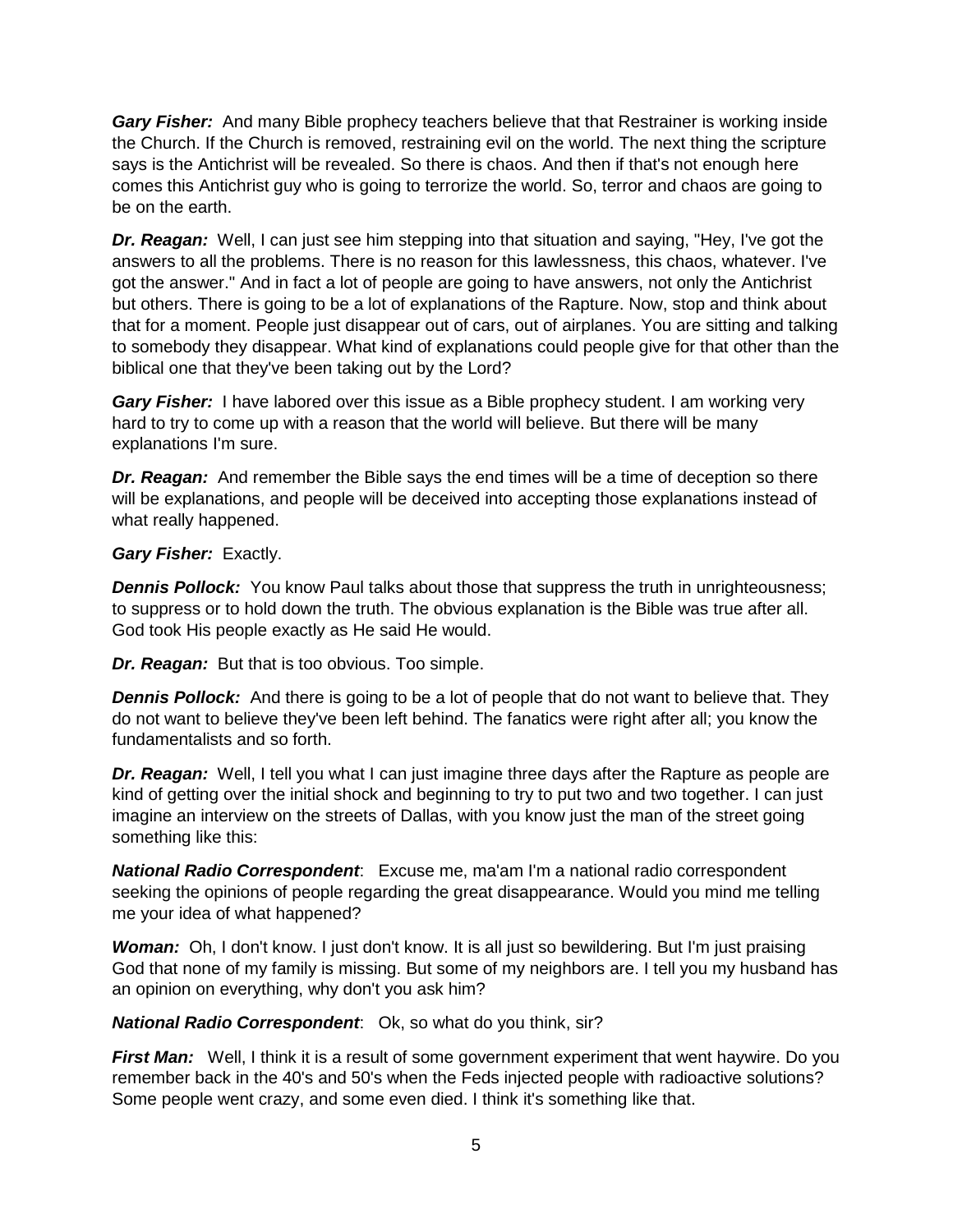*Woman:* Our son says that spaceships that zapped them up into space.

*First Man:* Yeah, you remember like on *Star Trek* how they used to beam me up Scotty? I still think it's the Feds that are involved in it.

*Second Man:* Well, excuse me but I think your son is right on target, mister.

*Woman:* What's that?

**Second Man:** I said, your son is right on target.

*National Radio Correspondent*: What do you mean by that?

**Second Man:** I mean anybody that's got two bits worth of sense knows that it is aliens.

#### *National Radio Correspondent*: Aliens?

**Second Man:** Yeah, space aliens. All those Feds and people in Washington have been laughing at all the UFO sightings all this time. I'm telling you the chickens have come home to roost. They are here and they are bound and determined to take over our planet.

# **Part 3**

*Dr. Reagan:* Well, you know I have no difficulty believing that people will come up with theories like government conspiracies and space aliens. But do you think anybody would really believe those things?

*Dennis Pollock:* Dave, they are going to grasping at straws. You know the thought that came to my mind as I was watching that clip was, can you imagine what is going to be flashing back and forth on the internet as people are going to be constantly coming up with this idea, and that idea.

*Dr. Reagan:* The conspiracy theorists will run amuck.

*Dennis Pollock:* Oh, they will be going crazy.

*Dr. Reagan:* Absolutely going crazy! I tell you I think there is going to be a better explanation out there that a lot of people will buy. And that is the explanation that has been given for a long time, ever since the early 70's by the New Age Movement. You are familiar with the New Age Movement.

*Dennis Pollock:* I sure am.

*Dr. Reagan:* Tell us briefly what is their explanation of what's going to happen?

*Dennis Pollock:* Well, the New Age Movement has believed that the people that are traditional, fundamental Christians are holding back the evolution of the planet. And they think that at some point, or at least some of them have been saying that they are going to be taken out of the way so that the true believers can go forward in a quantum leap in evolutional progress.

*Dr. Reagan:* Well, along that line I can just imagine the head of the New Age Movement being the strange person he would have to be, holding a press conference and saying to the nation something like this: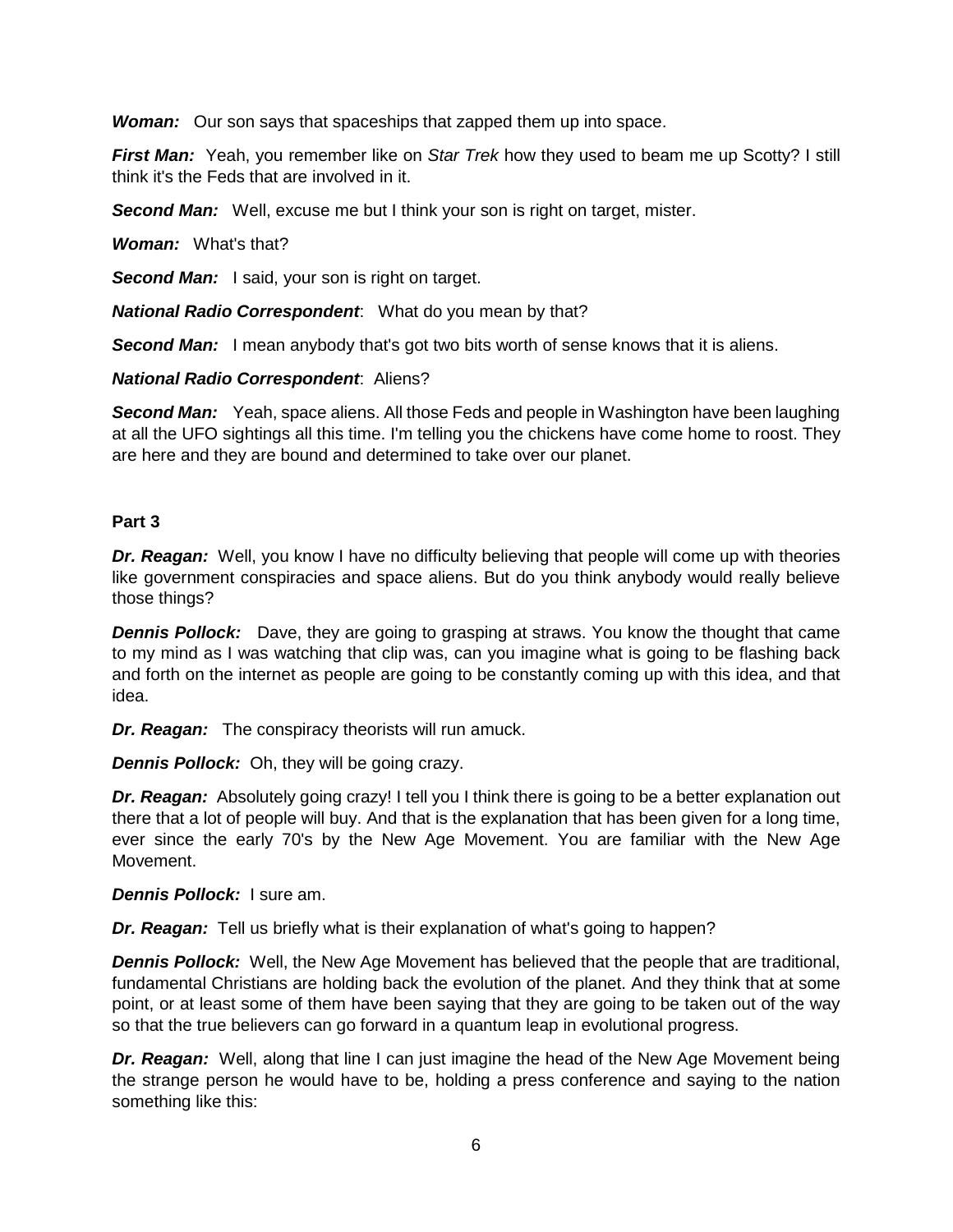*New Age Spokesperson (Dennis Pollock):* Let's see if I can make this as simple as possible. Now, we've been teaching for many years that the evolutionary progress of humankind has reached its limit because of the resistance of those who are determined to live by faith, or tradition rather than yielding themselves to the supremacy of human reason. For over 30 years we have had teachers saying that the spirit guide they're in touch with, we call these entities the Masters of the Universe. But these spirit guides have been saying that they would soon remove from the earth all those who insist on living by faith, or tradition. These fanatical fundamentalists if you will, they would remove them from the earth and that would enable the evolutionary progress of mankind to continue towards its goal of ultimate perfection. At which point we would become one with the universe, and experience the full potential of the god power that's within us all. Now, that is why we don't like to call this event the Great Disappearance as so many are calling it. No, we rather consider it the Great Cleansing. You see as we see it what has happened is the earth has been cleansed of those, shall we say undesirable elements so that those of us who are superior can continue on at a much more rapid rate toward perfection under the guidance of our spirit masters.

# **Part 4**

*Dr. Reagan:* Well, I tell you fellas. Now, Gary now let me ask you something: Did that guy look suspicious to you? I mean is it somebody you might know?

*Gary Fisher:* He was an extremely cool dude. He looked very familiar.

*Dr. Reagan:* I don't know Dennis, he was kind of echoing what you had said.

**Dennis Pollock:** Well, I tell you I was just wondering how they got Tom Cruise to come and participate in that particular episode. I don't know.

*Dr. Reagan:* Well, I tell you what he had to say I'm afraid many people are really going to buy to get serious about this, because I think they are. I think that it just sounds so reasonable that this would be what happened. Instead of thinking in supernatural terms instead of God, you think in supernatural terms of masters of the universe, and the demonic. But you know the other explanation that I can imagine would be the one that religious leaders would try to give. Think of Christian leaders, major Christian leaders who have not been taken in the Rapture and who are trying to come up with some explanation of what happened. I can imagine for example the head of the World Council of Churches being interviewed at the United Nations and saying to the world something like this:

*Mr. Morgan*: Welcome to our program, Reverend Watson.

*Reverend Watson:* Thank you, Mr. Morgan it is good to be with you. I appreciate this opportunity to help in trying to stem the widespread hysteria that has gripped the world.

*Mr. Morgan*: Reverend Watson, as a world renowned Christian leader as yourself, how could you speak to the rumor that what has happened is a rapture of the church as spoken in the Christian scriptures?

*Reverend Watson:* I would be delighted to deal with that idea. It is of course totally absurd. And I can prove that very easily.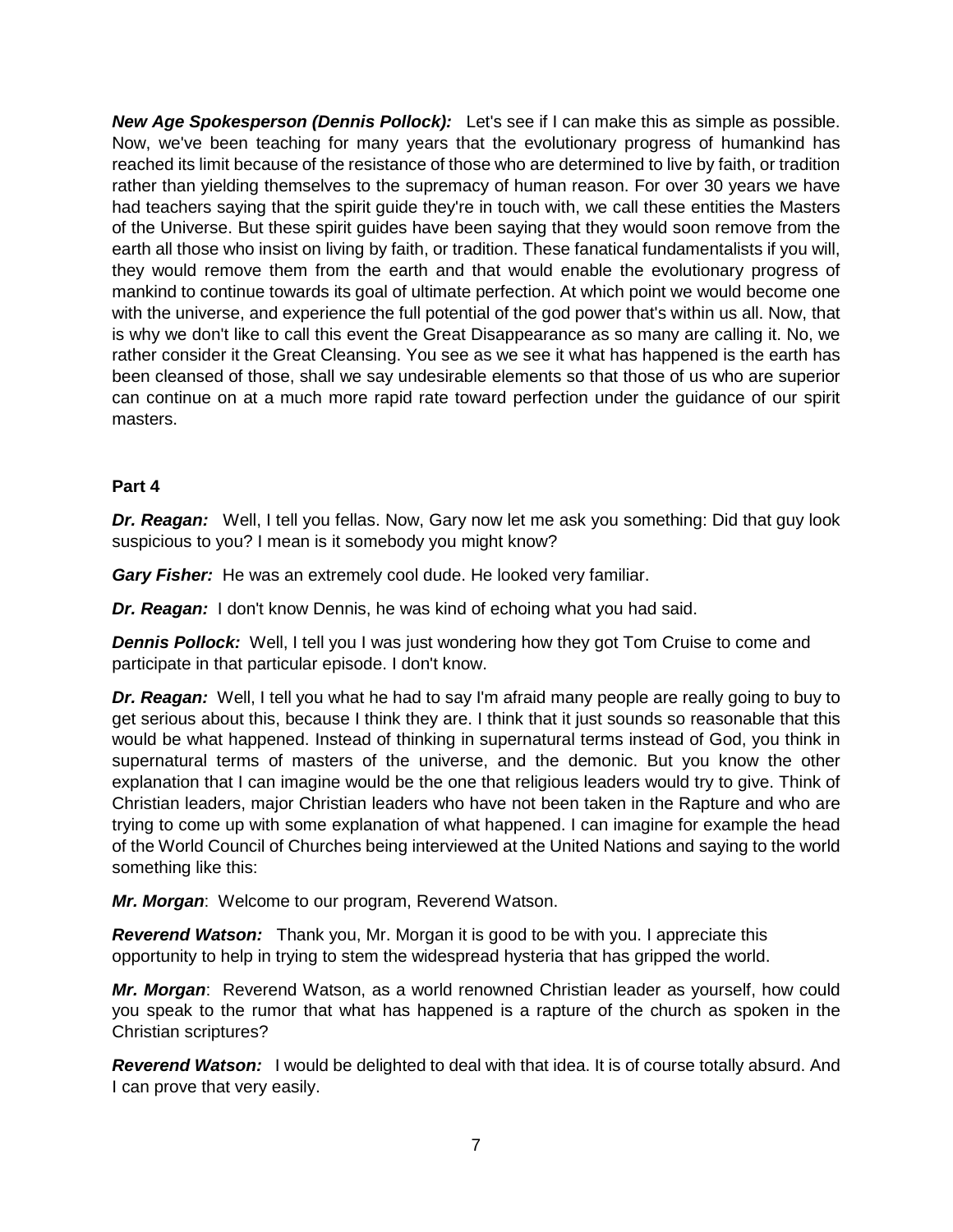#### *Mr. Morgan*: How would you do that?

*Reverend Watson:* Well, the mere fact that you are sitting here talking to me. I am after all one of the foremost Christian leaders in the world today. If the church has been raptured, then why am I still here?

*Mr. Morgan*: That's a good point. Tell me what is the meaning of all this talk about the Rapture? What is the meaning and the concept of Christian theology?

**Reverend Watson:** You will not find it in Christian theology. No theologian worth mentioning has ever endorsed the idea. It has long been the fantasy of a small group of so called evangelical Christians who have taken one obscure passage from the writings of Paul and interpreted it literally to mean that one day the Church would be supernaturally taken out of the world. The whole idea is absurd. Paul was simply speaking of the raptures delight which the soul experiences when a person discovers God. That can happen to anyone: Buddhist, Jew, Muslim, Christian, or Hindu. After all God has revealed Himself in many ways.

*Mr. Morgan*: How would you respond to the contention of the leaders of the New Age Movement that what we have experienced is a cleaning of the earth by what is called the Masters of the Universe?

*Reverend Watson:* Well, of course we have great respect for the New Age leaders. We even voted recently to incorporate their new mother earth church into the World Council of Churches. But on this point I think they are way off base. No one in the leadership of the World Council can accept the idea of supernatural spirits of any kind directing the affairs of humankind. Like our brothers and sisters in the New Age Movement we endorse the supremacy of human reason, but unlike them we endorse it with no exceptions. And that certainly excludes the idea of any supernatural force that is guiding the affairs of this planet in any way.

*Mr. Morgan*: What then is your explanation of this Great Disappearance?

*Reverend Watson:* Well, the World Council has not issued any official explanation. We are still waiting for all of the data to be assembled. We have full confidence in the scientific community, and we believe that when all the data is compiled a very rational, and sensible explanation will emerge. We have great faith in science.

*Mr. Morgan*: Thank you, Reverend Watson.

# **Part 5**

*Dr. Reagan:* Well, that is rather sad. Do you really imagine that could be a believable scenario?

*Dennis Pollock:* Well, sadly, Dave it is very easy to imagine that. From what we know about liberal Christianity, the World Council of Churches they are going to be saying something just like that after the Rapture occurs.

*Dr. Reagan:* How about you, Gary?

*Gary Fisher:* Well, what is alarming is that there are teachers out there saying it now. So, it is very easy to believe they'd be saying it after the Rapture.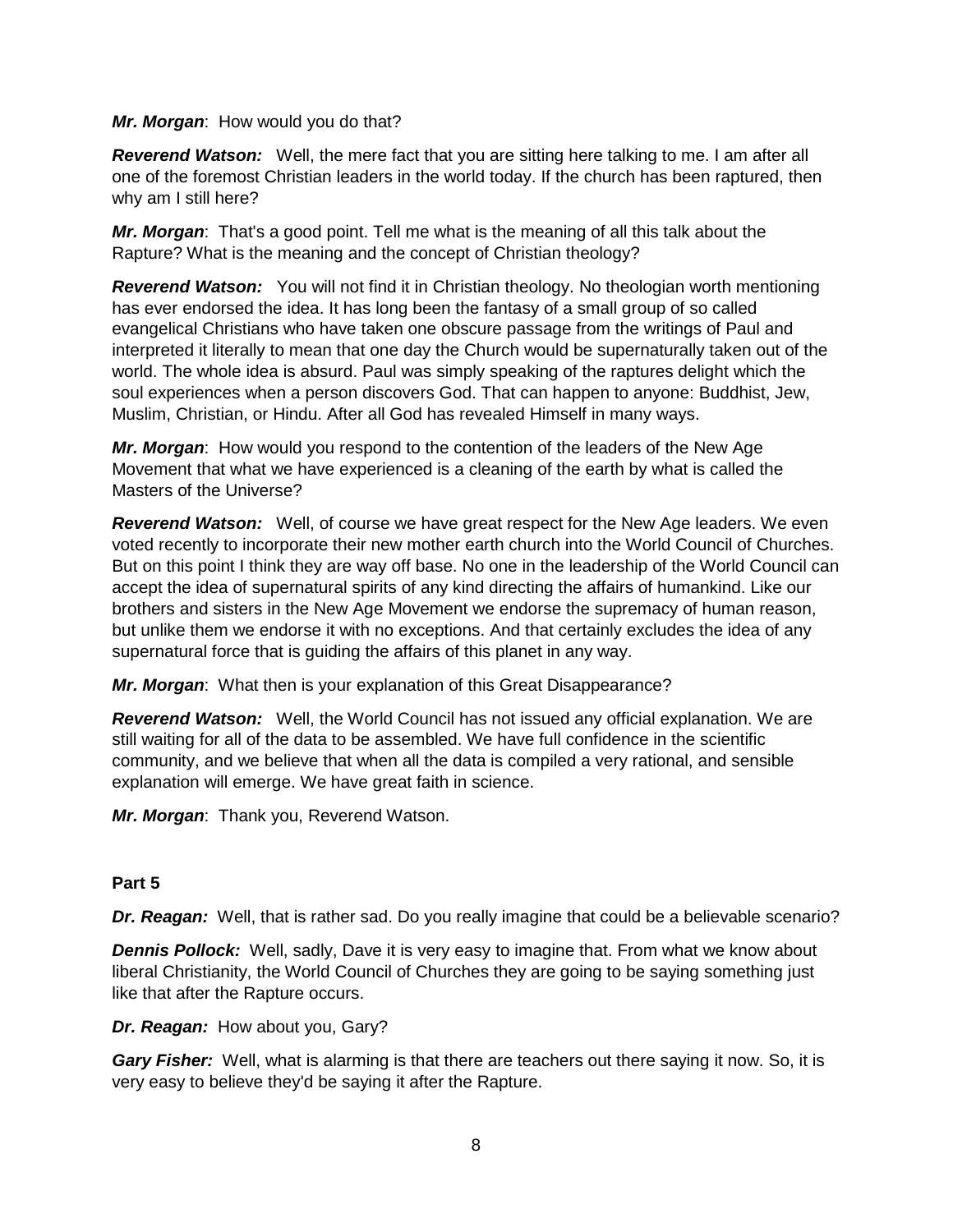**Dr. Reagan:** You hit the nail on the head. Let me just kind of shift gears for a moment and ask you another question and that is: Do you think that the Rapture itself could result in many people being saved? In response let's say to the event. Will some people come to know the Lord?

**Dennis Pollock:** Well, there is no doubt about it I think there is going to be one of the greatest turnings to Christ the world has ever seen after the Rapture. There are going to be a lot of people despite all the explanations that are going to know deep in their heart this is God. This is what grandma talked about. This is what Christians have preached about. And even those that don't know the theology of the Rapture are going to say, "Hey, this has to be the hand of God." And it is amazing what traumatic events do. They tend to push people either away from God or toward God. And there is a lot that will be hardened, but they'll be a number that will come to Jesus Christ. And I think it will be a time--you know you read in Revelation--a lot of people say, will there be Christians in the Tribulation? Revelation describes the Tribulation. Absolutely. There will be Christians there but they won't be this current batch, it will be a new batch that will come after the Rapture.

*Dr. Reagan:* Yes, people who are saved after the Rapture, right? You agree?

*Gary Fisher:* Oh, I agree fully. I don't think today that we understand the impact of what will actually occur at the Rapture. Millions of people just gone. And it is going to be one of the most alarming incidences that has ever occurred on the earth.

*Dennis Pollock:* This ministry has produced a tape called, "The Great Disappearance." And this has been one of the most successful tapes we have ever produced. It begins with a simulation by professional actors of what it is going to be like three days after the Rapture. And then it moves into about a 45 minute teaching that I give about what is the Rapture? When is it most likely to happen? All of it based on the Bible. And then it concludes with a testimony by one of our trustees of this ministry who has gone on to be with the Lord incidentally since this tape was made. He was a man who was a tough living guy who didn't know anything about God until he was 55 years old. Accepted Jesus Christ as Lord and Savior, completely transformed his life and he tells about this on this tape, and tells people what they must do in order to become a Christian. Well, we only have a minute and a half left. So, let me just very quickly ask you this: Some people argue that only those can be saved after the Rapture who have never heard the Gospel beforehand. What do you think about that? Will those be the only ones who can be saved or not?

**Dennis Pollock:** Well, Dave, you are asking us to deal with a very complicated theological issue in a minute and a half. And I don't know if we can do that. But, you are right that is a theory that is based on a passage in 2 Thessalonians that talks about the world rejecting God, not receiving the love of the truth and therefore God will send them a strong delusion. Do you apply that specifically meaning if you have ever heard the Gospel? I'm not convinced of that. But it is certainly something to think about.

*Dr. Reagan:* Gary, do you have anything to say about it?

*Gary Fisher:* Well, the scripture verse 2 Thessalonians 2:11, "For this reason God will send upon them deluding influence so they might believe what is false, in order they may all be judged who did not believe the truth, but took pleasure in wickedness." The implication of this are very strong.